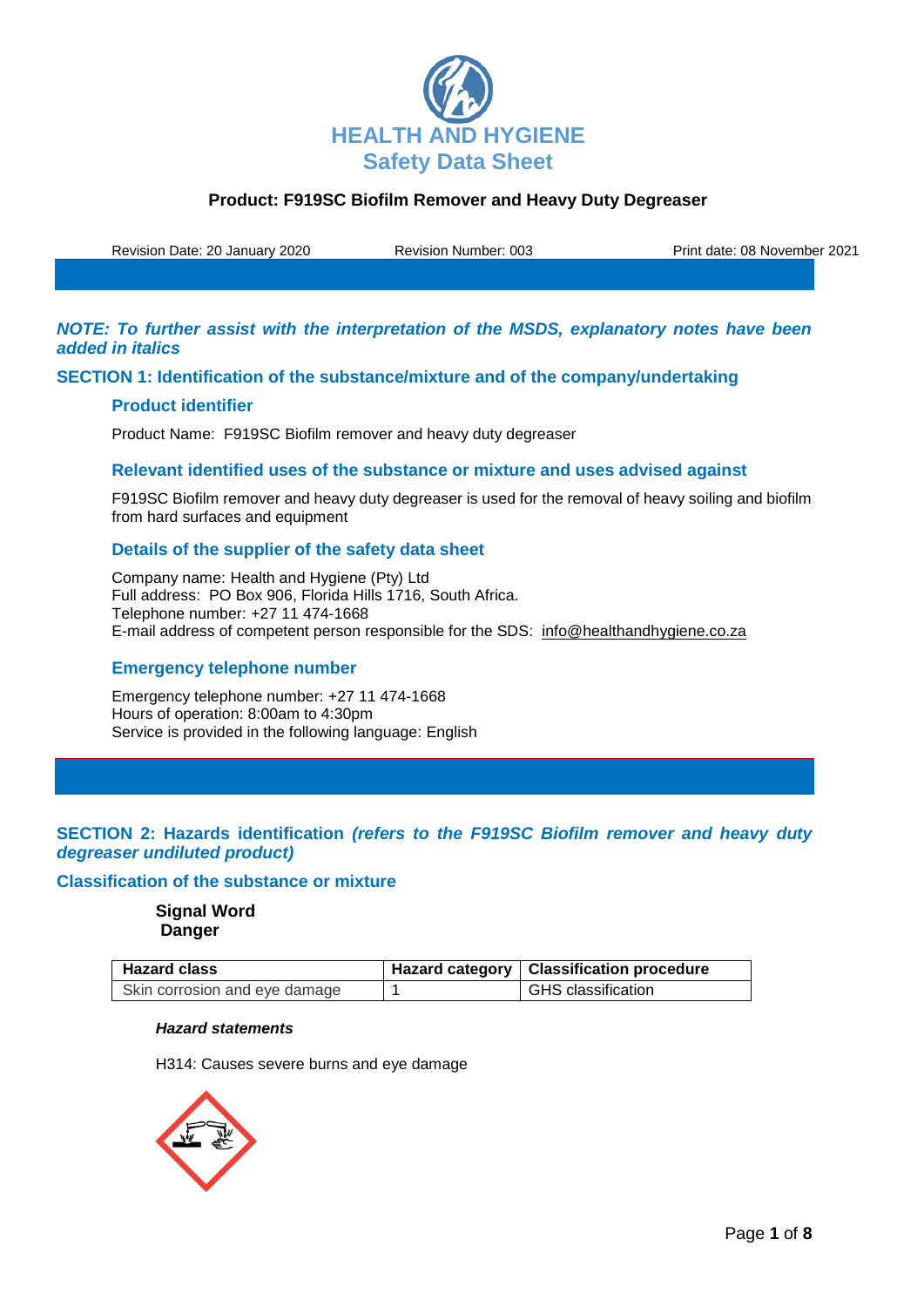

Revision Date: 20 January 2020 Revision Number: 003 Print date: 08 November 2021

#### *Precautionary statements*

P280: Wear protective gloves/protective clothing/eye protection/face protection.

P301+P330+P331 IF SWALLOWED: Rinse mouth. Do NOT induce vomiting

P305+P351+P338: IF IN EYES: Rinse cautiously with water for several minutes. Remove contact lenses, if present and easy to do. Continue rinsing.

P303+P361+P353 IF ON SKIN (or hair): Remove/Take off immediately all contaminated clothing. Rinse skin with water/shower.

# **SECTION 3: MIXTURES: Composition/information on ingredients**

| <b>Name</b>            | <b>CAS number</b> | <b>Proportion</b> |
|------------------------|-------------------|-------------------|
| C10 Alcohol ethoxylate | 68439-46-3        | $1 - 10%$         |
| Sodium Hydroxide       | 1310-73-2         | $1 - 10%$         |

#### **SECTION 4: First aid measures**

#### *If in Eyes:*

Remove contact lenses if any. Open the eyelids widely and flush eye(s) immediately by thoroughly rinsing with plenty of clean water or buffered eye wash for at least 20 minutes. Contact a specialist of occupational medicine or an eye specialist.

#### *If on skin:*

Remove contaminated clothing, footwear, watches, etc. and clean thoroughly before re-using them. Rinse the affected area with soap and water.

#### *If swallowed:*

Do not induce vomiting. If the person is conscious, wash out mouth thoroughly with water. Get immediate medical attention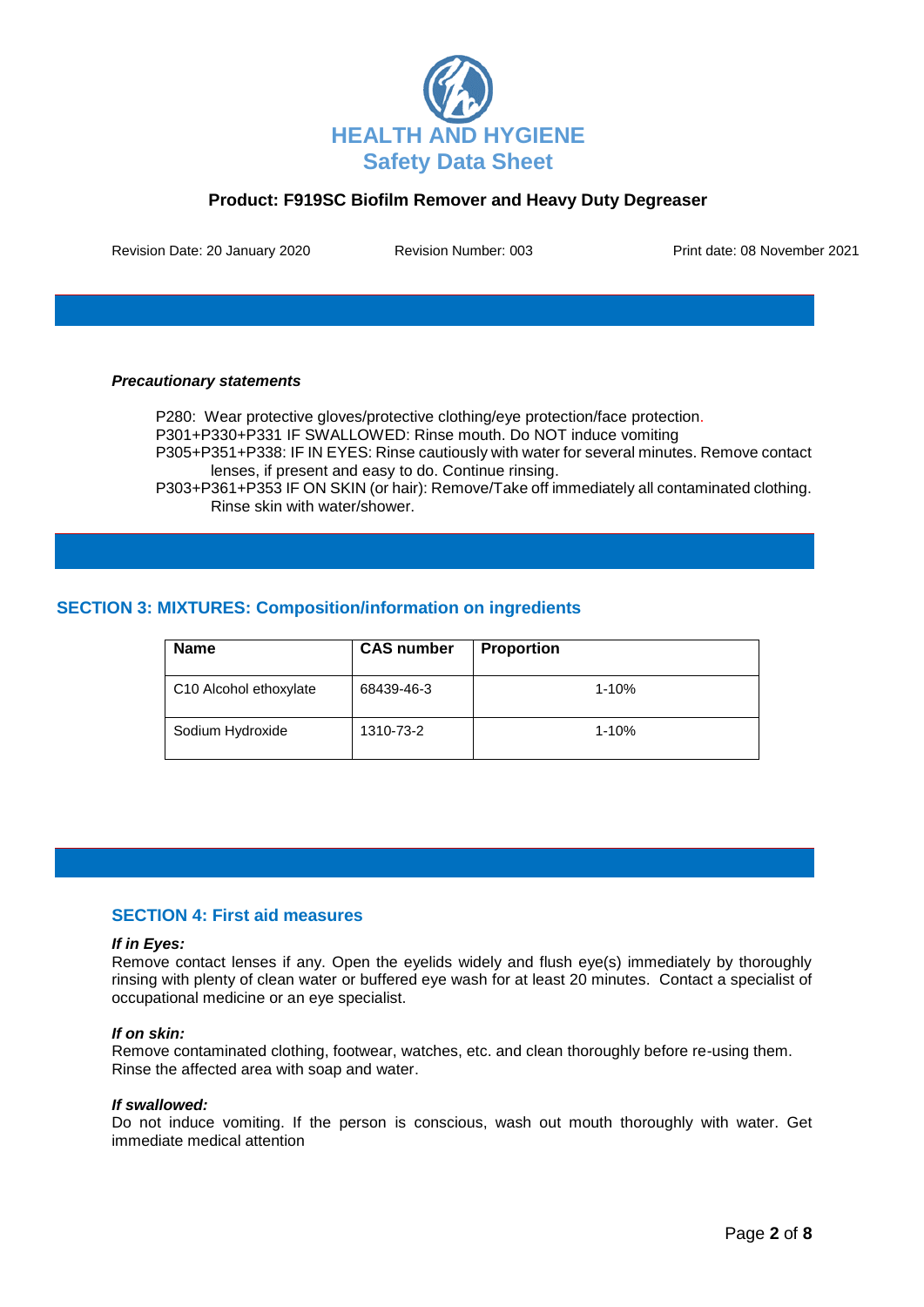

Revision Date: 20 January 2020 Revision Number: 003 Print date: 08 November 2021

### **Most important symptoms and effects, both acute and delayed**

*Eyes:* May be some pain and reddening of the eye, which will moderate after some time

**Skin:** Causes skin irritation. Prolonged and frequent contact may cause redness and irritation.

**Ingestion**: Ingestion of the concentrate may cause irritation to mouth, throat and digestive tract

## **Indication of any immediate medical attention and special treatment needed**

Follow First Aid Procedures.

### **SECTION 5: Fire-fighting measures**

#### **Suitable Extinguishing media**

Use appropriate fire extinguisher for surrounding environment.

#### **Hazards from Combustion Products**

Non-combustible material.

#### **Specific Hazards Arising from the chemical**

This product is non-combustible. However heating can cause expansion or decomposition leading to violent rupture of containers.

#### **Special protective equipment and precautions for fire fighters**

Fire fighters should wear full protective clothing and self- contained breathing apparatus (SCBA) operated in positive pressure mode. Fight fire from safe location

### **SECTION 6: Accidental release measures**

## **Personal precautions, protective equipment and emergency procedures**

### **For non-emergency personnel**

Wear appropriate personal protective equipment and clothing to prevent exposure to clothing, skin and eyes. Increase ventilation. Dispose of waste according to the applicable local and national regulations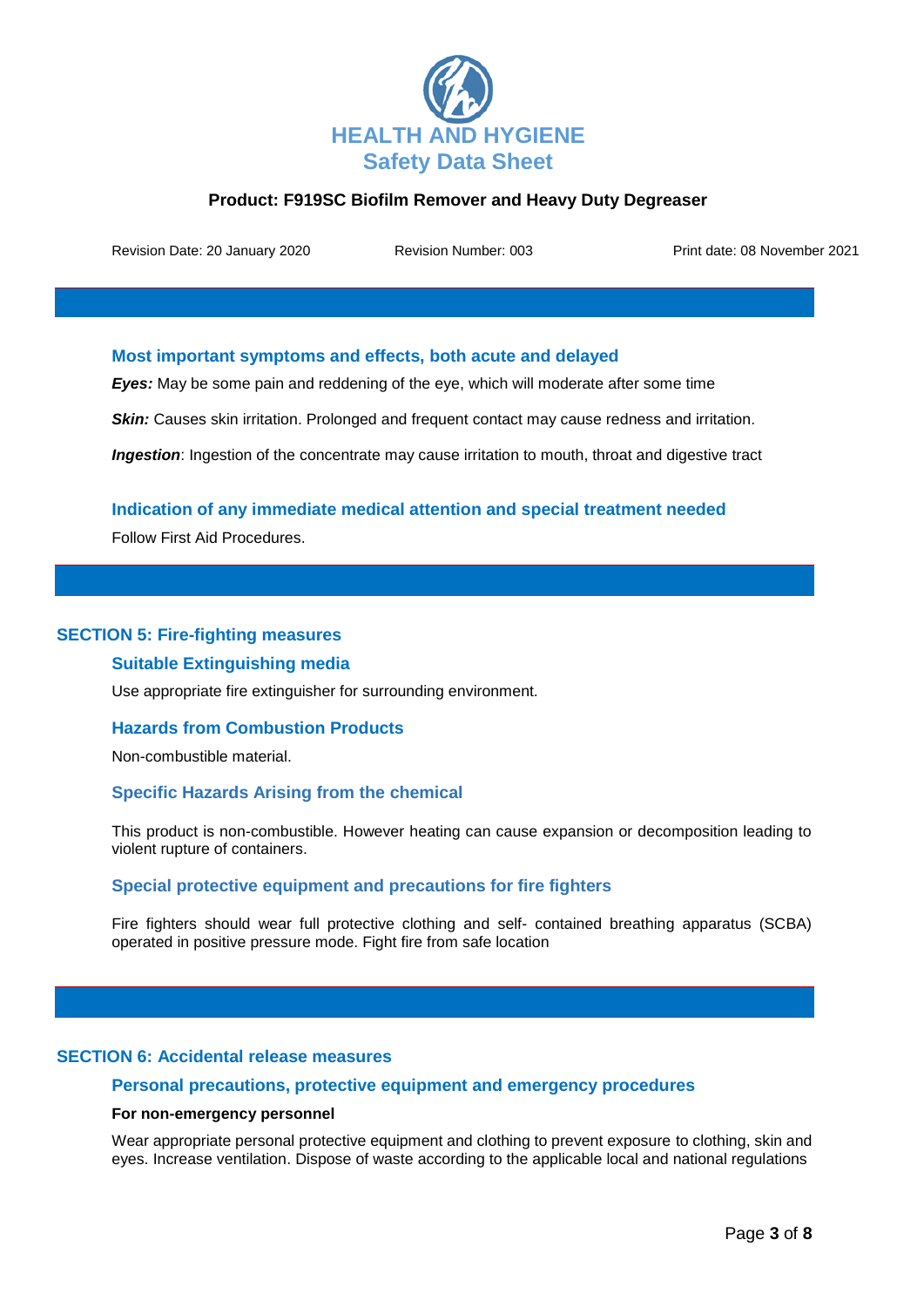

Revision Date: 20 January 2020 Revision Number: 003 Print date: 08 November 2021

## **Environmental precautions**

None

### **Methods and material for containment and cleaning up**

Small spillages: Wash away with water. Large spillages: Soak up with an inert absorbent material, such as dry earth. Keep in suitable containers for disposal.

# **SECTION 7: Handling and storage**

### **Precautions for safe handling**

Avoid skin or eye contact. Keep containers sealed when not in use. Maintain high standards of personal hygiene i.e. washing hands prior to eating, drinking, and smoking or using toilet facilities.

#### **Conditions for safe storage, including any incompatibilities**

Store in a cool, dry, well ventilated area, out of direct sunlight. Store in suitable, labelled containers. Keep containers tightly closed. Store away from incompatible materials. Ensure that storage conditions comply with applicable local and national regulation.

## **SECTION 8: Exposure controls/personal protection** *(refers to the F919SC Biofilm remover and heavy duty degreaser undiluted product)*

### **Occupational exposure limit values**

No exposure standards have been established for the mixture. However, over-exposure to some chemicals may result in enhancement of pre-existing adverse medical conditions and/or allergic reactions and should be kept to the least possible levels.

#### **Biological Limit Values**

No biological limits allocated

## **Appropriate Engineering Controls**

No engineering controls required

#### **Respiratory Protection**

No respiratory protection required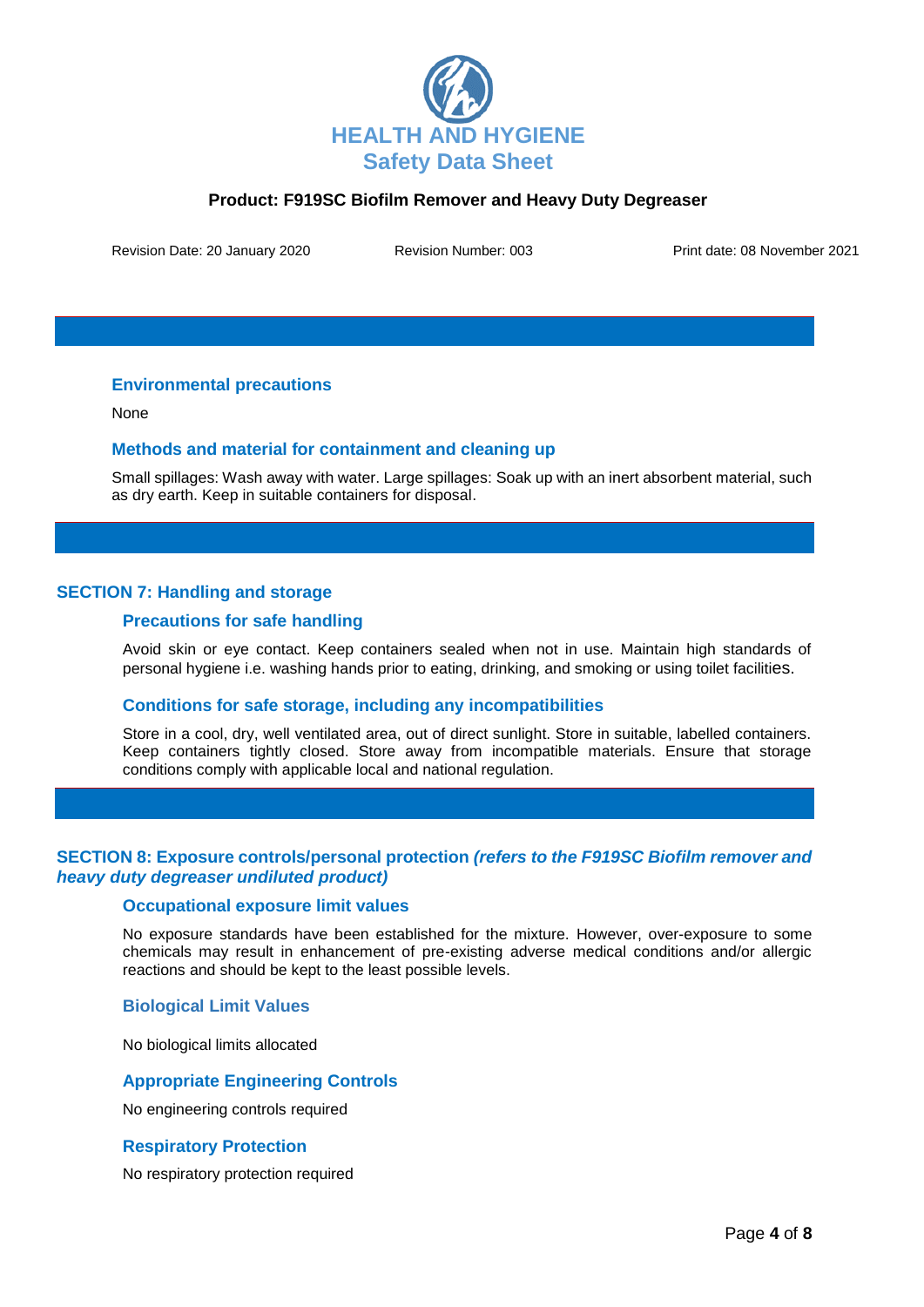

Revision Date: 20 January 2020 Revision Number: 003 Print date: 08 November 2021

# **Eye Protection**

Eye protection should be used.

## **Hand Protection**

Wear gloves of impervious material. Final choice of appropriate gloves will vary according to individual circumstances i.e. methods of handling or according to risk assessments undertaken.

# **SECTION 9: Physical and chemical properties**

| Appearance:                  | clear, colourless liquid. |
|------------------------------|---------------------------|
| Odour:                       | slight natural odour      |
| Odour threshold:             | not available             |
| pH:                          | 13.0                      |
| Melting point/freezing point | not available             |
| Boiling point:               | $100^{\circ}$ C           |
| Flash point:                 | not available             |
| Evaporation rate             | not available             |
| Flammability:                | not combustible           |
| Vapour pressure:             | not available             |
| Vapour density (air=1)       | not available             |
| Density:                     | 1.0                       |
| Solubility in water:         | soluble                   |
| <b>Partition coefficient</b> | not known                 |
| Auto-ignition temperature    | not available             |
| Decomposition temperature    | not available             |
| Viscosity                    | 5mpa                      |

# **SECTION 10: Stability and reactivity Chemical stability**

Stable under normal conditions of storage and handling.

#### **Possibility of hazardous reactions**

Stable under normal conditions of storage and handling

**Conditions to Avoid** Do not use with acids

**Incompatible materials** Acids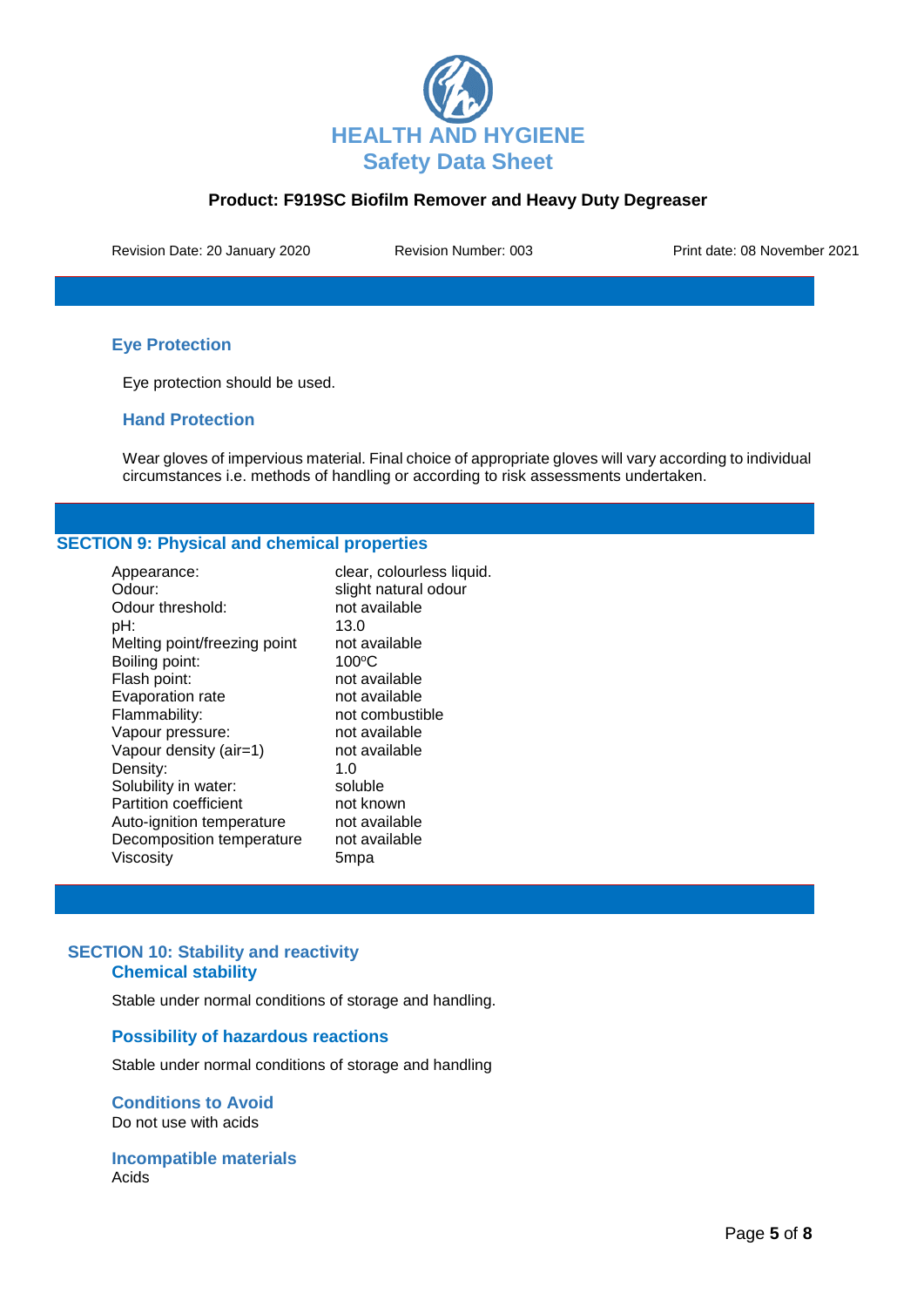

Revision Date: 20 January 2020 Revision Number: 003 Print date: 08 November 2021

**Hazardous Decomposition Products** Not available

**Possibility of hazardous reactions** Not available

# **SECTION 11: Toxicological information**

# **Information on toxicological effects**

| <b>Toxicity</b>                                                | <b>Packed Concentrate</b>                                                                                    | Use Dilutions (1:100 and higher)                                    |
|----------------------------------------------------------------|--------------------------------------------------------------------------------------------------------------|---------------------------------------------------------------------|
| <b>Acute Oral Toxicity</b>                                     | Based on available data, the classification<br>criteria are not met.                                         | Based on available data the classification<br>criteria are not met. |
| <b>Acute Dermal Toxicity</b>                                   | Not available                                                                                                | Not available                                                       |
| Acute Eye Irritation                                           | Causes serious eye damage                                                                                    | Not available                                                       |
| <b>Acute Dermal Irritation</b>                                 | Causes burns                                                                                                 | Not available                                                       |
| <b>Acute Inhalation Toxicity</b>                               | Not available                                                                                                | Not available                                                       |
| <b>Skin Sensitization</b>                                      | Not a classified as a skin sensitizer                                                                        | Not a classified as a skin sensitizer                               |
| Carcinogenicity, mutagenicity<br>And toxicity for reproduction | Based on data for the raw materials, no carcinogenic, mutagenic or toxicity for<br>reproduction is predicted |                                                                     |

## **STOT-single exposure**

Not expected to cause toxicity to a specific target organ.

#### **STOT-repeated exposure**

Not expected to cause toxicity to a specific target organ.

### **Aspiration Hazard**

Not expected to be an aspiration hazard.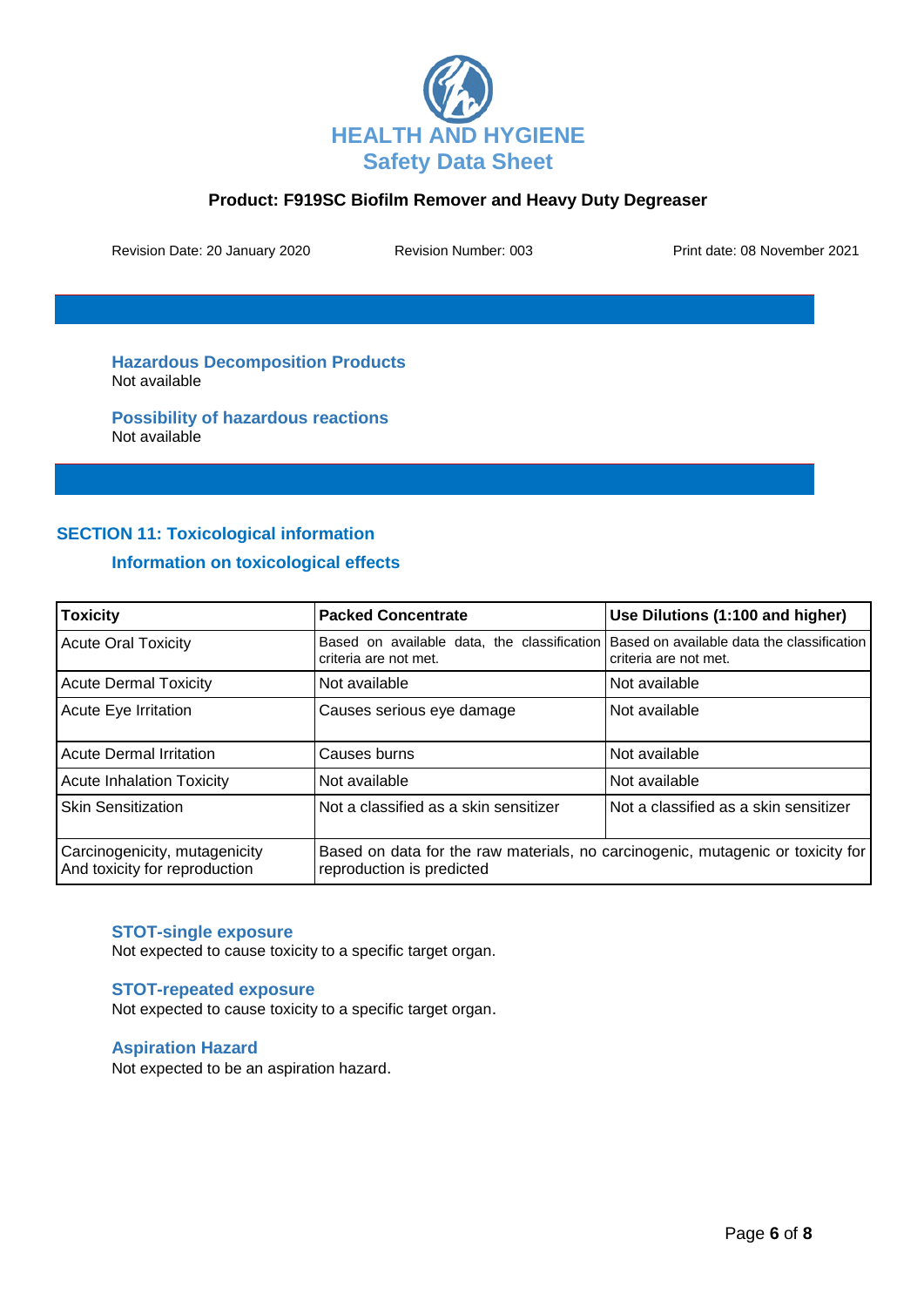

Revision Date: 20 January 2020 Revision Number: 003 Print date: 08 November 2021

# **SECTION 12: Ecological information**

**Eco toxicity** The available ecological data is given below.

**Persistence and degradability** Biodegradable

**Mobility** Not mobile

**Bioaccumulative Potential** Not available

**Other Adverse Effects** Not available

**Environmental Protection** Prevent this material entering waterways, drains and sewers

# **SECTION 13: Disposal considerations**

## **Disposal methods**

Dispose of in accordance with local regulations.

# **SECTION 14: Transport information (according to SANS 10228 and 10229-1)**

UN Number: None allocated UN Proper Shipping Name: None allocated

**Transport Hazard Classes** None allocated

**IMDG Marine pollutant** No